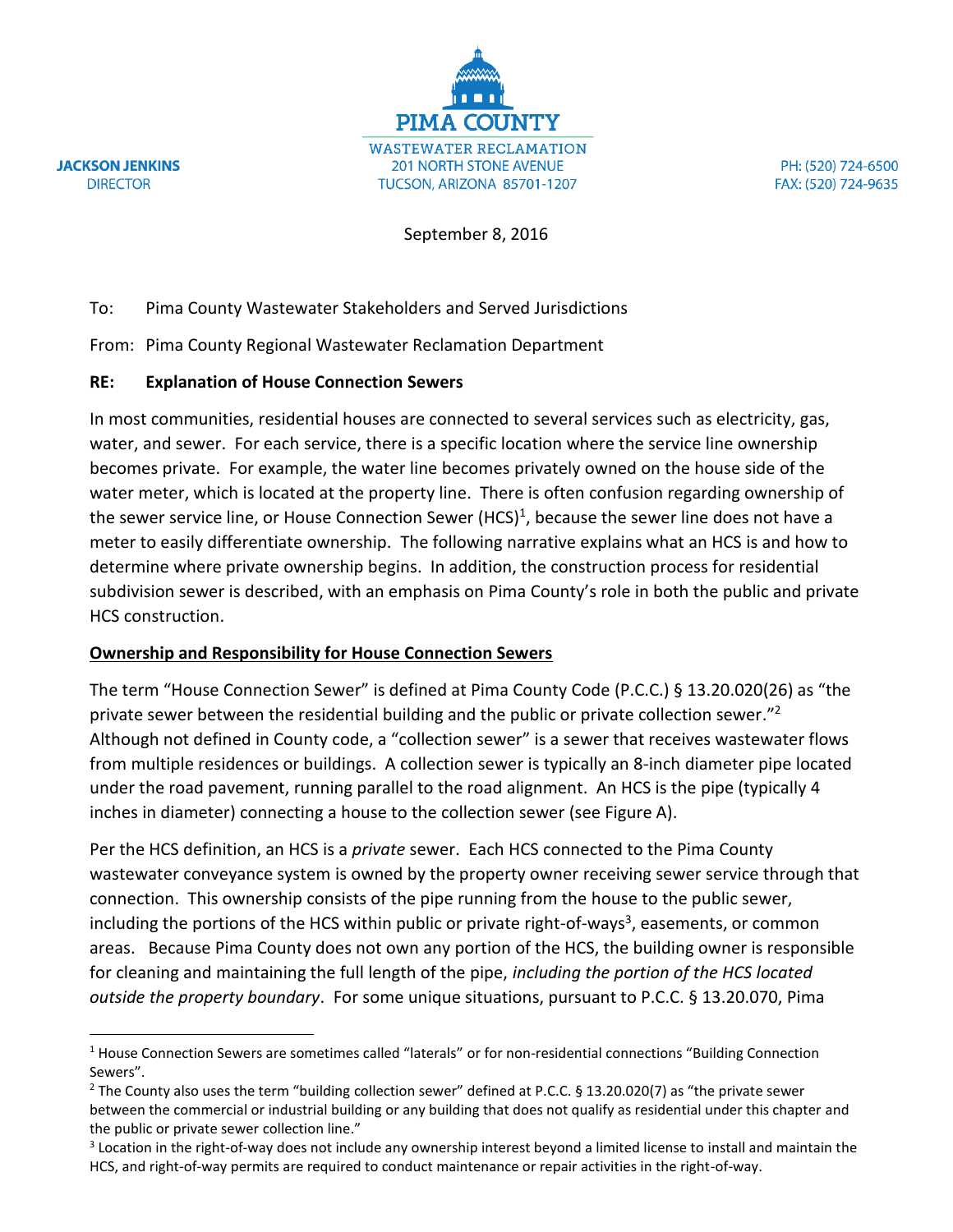Explanation of House Connection Sewers September 8, 2016 Page 2

County will repair the portion of a damaged HCS located within the public right-of-way. However, the County has no responsibility to, and will not, repair portions of an HCS located outside the *public right-of-way*.



### **Subdivision Sewer Design, Approval, and Construction Processes**

The construction of sewers in a new residential subdivision is done in two phases: the site infrastructure phase and the house construction phase. The public sewer and those portions of the private HCS within the right-of-way are constructed during the site infrastructure phase. In this phase sewers are installed concurrent with other underground utility work in the right-of-way, and before the roads are paved and curbs and sidewalks installed. The remaining private sewer extensions to the houses are completed during the house construction phase.

# *Site Infrastructure Phase*

Site infrastructure work starts with the design of a collection sewer system, where the developer's engineer produces a set of construction drawings (Public Sewer Improvement Plans). These collection sewers are transferred to public ownership at the completion of construction. The collection sewers must be designed and constructed pursuant to the County's public sewer design standards. The County reviews the construction drawings and approves them only when the drawings are in compliance with those standards. The construction drawings also include the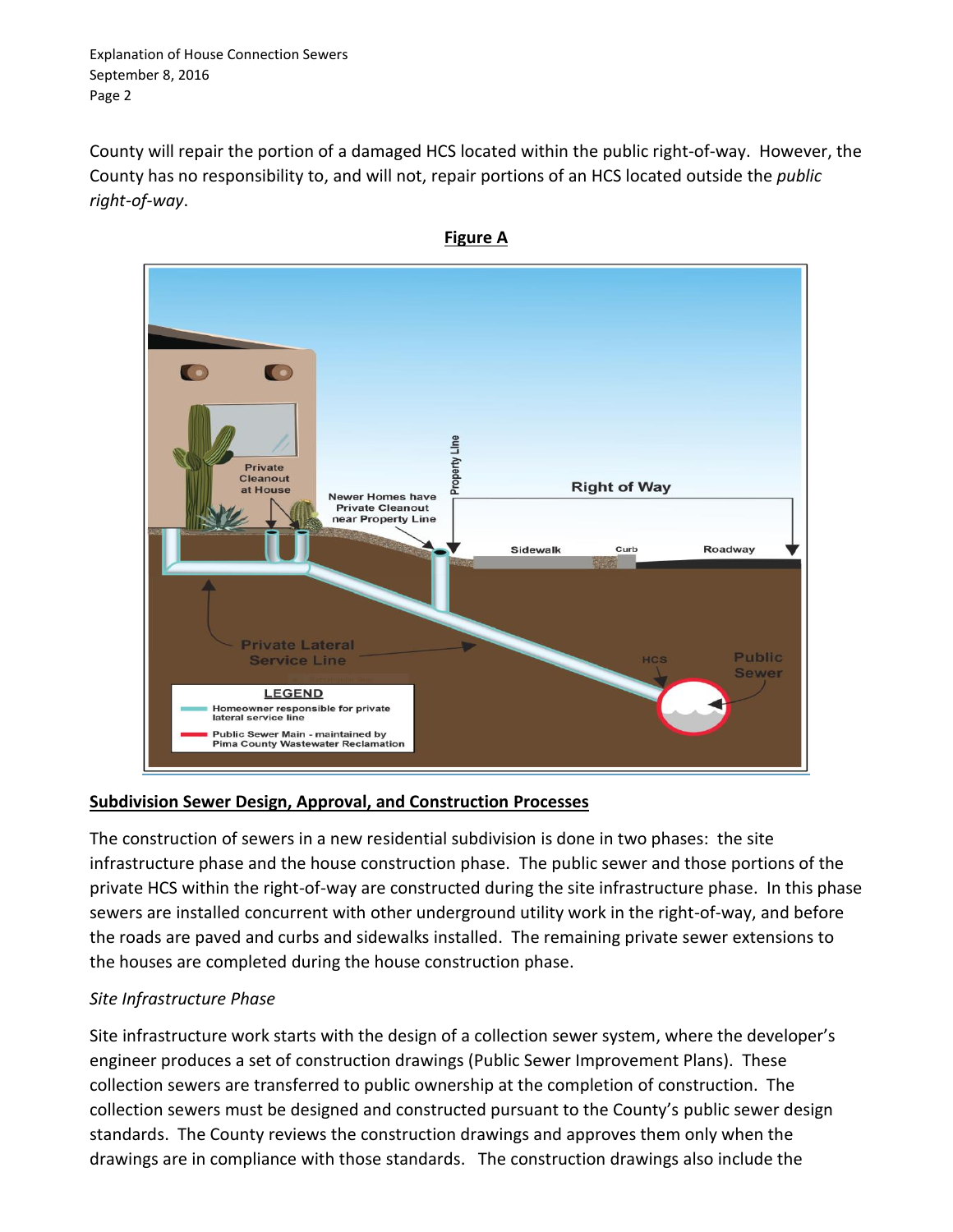Explanation of House Connection Sewers September 8, 2016 Page 3

locations and details for HCS connections. The construction drawings will reference County sewer details for making the HCS connection (tee or tapping saddle) to the collection sewer and the HCS extension (stub-out) to the property line. The design for the HCS connection and stub-out is only reviewed to verify consistency with County sewer standards.

After approval of the design, but prior to constructing the collection sewers, the sewer contractor acquires a County sewer construction permit which, among other things, initiates inspection of the collection sewer construction by Pima County. The construction of the collection sewers typically consists of manholes and 8-inch diameter pipe placed beneath the streets throughout the subdivision. While installing the collection sewers, the contractor will also install HCS stub-outs from the collection sewer to the property lines in order to provide connections to the houses.

County staff inspect the installation and witness the testing of the public collection sewers. Because HCS stub-outs are typically connected to the collection sewer as it is constructed, when the sewer contractor tests the collection sewer pipe for water-tightness, the HCS stub-outs existing at that time are plugged at the end and part of the test. The inspector does not specifically inspect or otherwise approve the HCS stub-outs. After construction is completed, all test results are satisfactory, and the Discharge Authorization is issued, the collection sewer ownership is formally transferred from the developer to Pima County, who then becomes responsible for collection sewer operation and maintenance. At that point the collection sewer, but not the HCS stub-outs, becomes a public sewer.

Following acceptance of the collection sewer into the public system, the County issues a Public Sewer Acceptance letter (previously called an HCS Release Letter), which notifies the developer and the local jurisdiction's building safety department the public sewer has been accepted and can now receive wastewater discharge from the residential houses. The Public Sewer Acceptance Letter is not an approval of individual HCS connections, since the notification is issued prior to the first house being completely connected to the public sewer.

### *House Construction Phase*

As discussed previously, the site sewer contractor typically installs HCS stub-outs at locations established on the construction drawings. Each stub-out is an extension and an integral part of the private sewer service line from the respective house, and as such it is not part of the public sewer.

The house construction phase starts at the end of site infrastructure construction. The developer or homebuilder begins by acquiring building permits from the local jurisdiction so building inspectors can inspect and accept the work done by the building contractor. With a building permit for each lot, the building contractor begins constructing houses on the lots within the subdivision. During the homebuilding process, the building contractor excavates and exposes the end of the HCS stub-out installed earlier by the sewer contractor. From this exposed pipe end, the contractor installs the balance of the private HCS pipe into the property where it is connected to the house sewer plumbing. This point of connection between the two private sewer pipes is often incorrectly assumed to be the separation between public sewer and private sewer. The private HCS is usually installed by two different contractors due to the timing of construction, with each private contractor basically